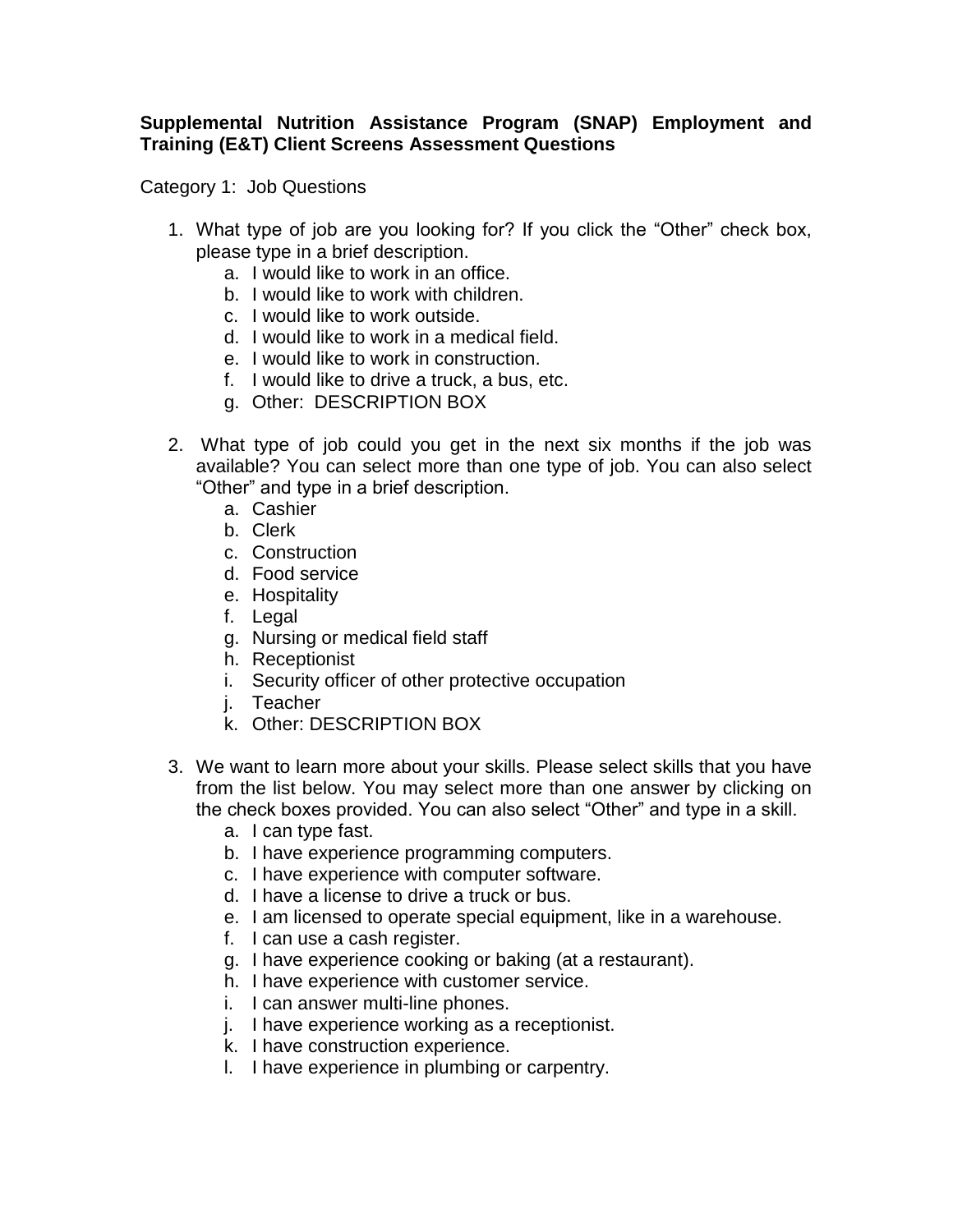- m. I have experience working with kids in a classroom or at a day care center.
- n. I have experience working in a hotel or other hospitality fields.
- o. I am a Certified Nursing Assistance (CNA).
- p. I am a Registered Nurse (RN).
- q. I am a surgical technician.
- r. I have worked as a clerk in a hospital.
- s. I have experience in the dental field.
- t. Other: DESCRIPTION BOX
- 4. Are you currently employed and earning wages? Yes or No

*If the user answers "Yes" to question #4, the participant is asked a subset of questions about the employment.* 

- a. Who is your employer? Business name
- b. What month and year did you start working with this employer? If you have been working off and on for several years, please enter the most recent month and year that you started working and earning wages: Your start date with this employer: Drop down for month, Drop down for year.
- c. Are you working at least 30 hours a week or earning at least \$ (calculation minimum wage x 30 hours)? Yes or No

Category 2: Education Questions

- 1. What is the highest grade level you completed? There is a dropdown of options available from "No formal schooling" through post-secondary options. The option of "12 grade completed" is not available alone. The user must select high school diploma, General Equivalency Diploma (GED) or 12 grade completed with a certificate of attendance. The goal was to ensure that the highest grade completed was clearly identified.
- 2. Do you have a technical certificate? For example, do you have a certificate in Microsoft Office or to practice as a Certified Nursing Assistance (CNA)? Technical certificates must be available to present to an employer.

*If the individual answers "Yes" to #6, the system asks for more information about the participant's technical certificate.* 

- a. What type of certifications do you have? You may select more than one answer. The certifications must be current, and you must be able to provide proof to an employer.
	- i. I have a CDL license.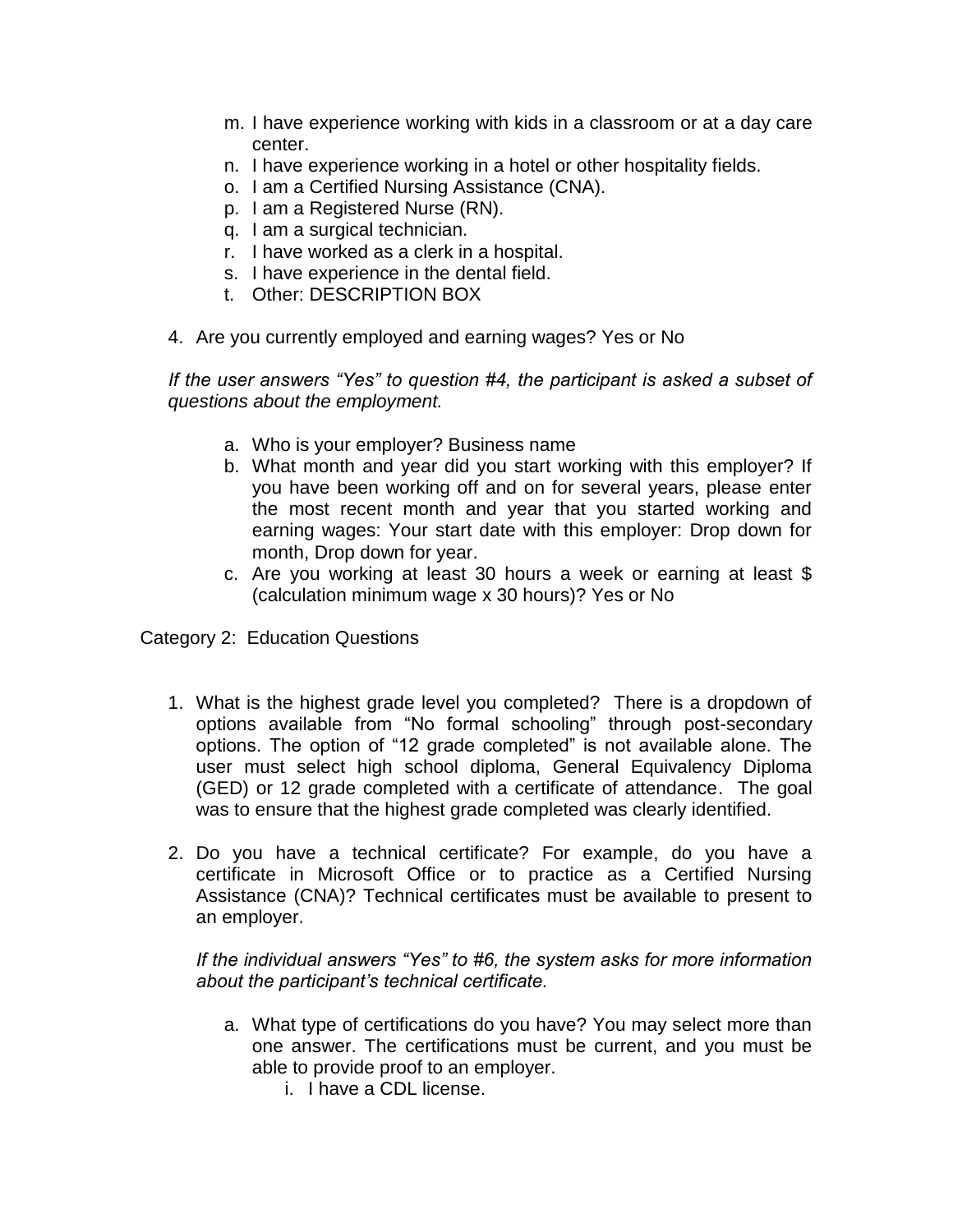- ii. I have a computer programming certificate.
- iii. I have certification in Microsoft Office.
- iv. I have a certificate for working in an office (office management, office support, etc.).
- v. I am certified to work with digital design or other computer media.
- vi. I am certified to work with children in a childcare setting.
- vii. I am certified to work as a plumber.
- viii. I am certified to work as a welder.
- ix. I am certified to work as a carpenter.
- x. I am certified to operate heavy machinery (such as a forklift, baler, etc.).
- xi. I am certified to work as a Certified Nursing Assistant (CNA).
- xii. I am certified to work as a Registered Nurse (RN).
- xiii. I am certified to work as a Phlebotomist.
- xiv. I am certified to work in another medical field (X-ray technician, surgical technician, respiratory therapy, physical therapy, occupational therapy, etc.).
- xv. I am certified to work as a dental assistant.
- xvi. I am certified to work as a massage therapist.
- xvii. I am certified to work with air conditioning, heating and other systems.
- xviii. I am certified as an accountant.
- xix. I am a certified cosmetologist.
- xx. I am certified to work as a real estate broker.
- xxi. Other: Description box
- 3. Are you going to school now? Yes or No

*If yes, a subset of questions display on the next screen.*

- b. You stated that you are going to school. These hours may be used to count in the Supplemental Nutrition Assistance Program (SNAP) Employment and Training (E&T) program. Where are you going to school? Description box
- c. How many hours are you going to classes each week (credit hours)?
- d. Is this considered "half-time" by the school? Please note, if you are going to college to get a degree, six or more credit hours are typically considered half-time. If you are taking at least 12 credit hours, you may be considered full-time. If you are in an Adult Basic Education (ABE) program, a technical program (certificate), or a program for English Speakers of Other Languages (ESOL), you will have to check with your school. Yes, I am going to school at least "half-time." Or, "No, I am not going to school at least "half-time."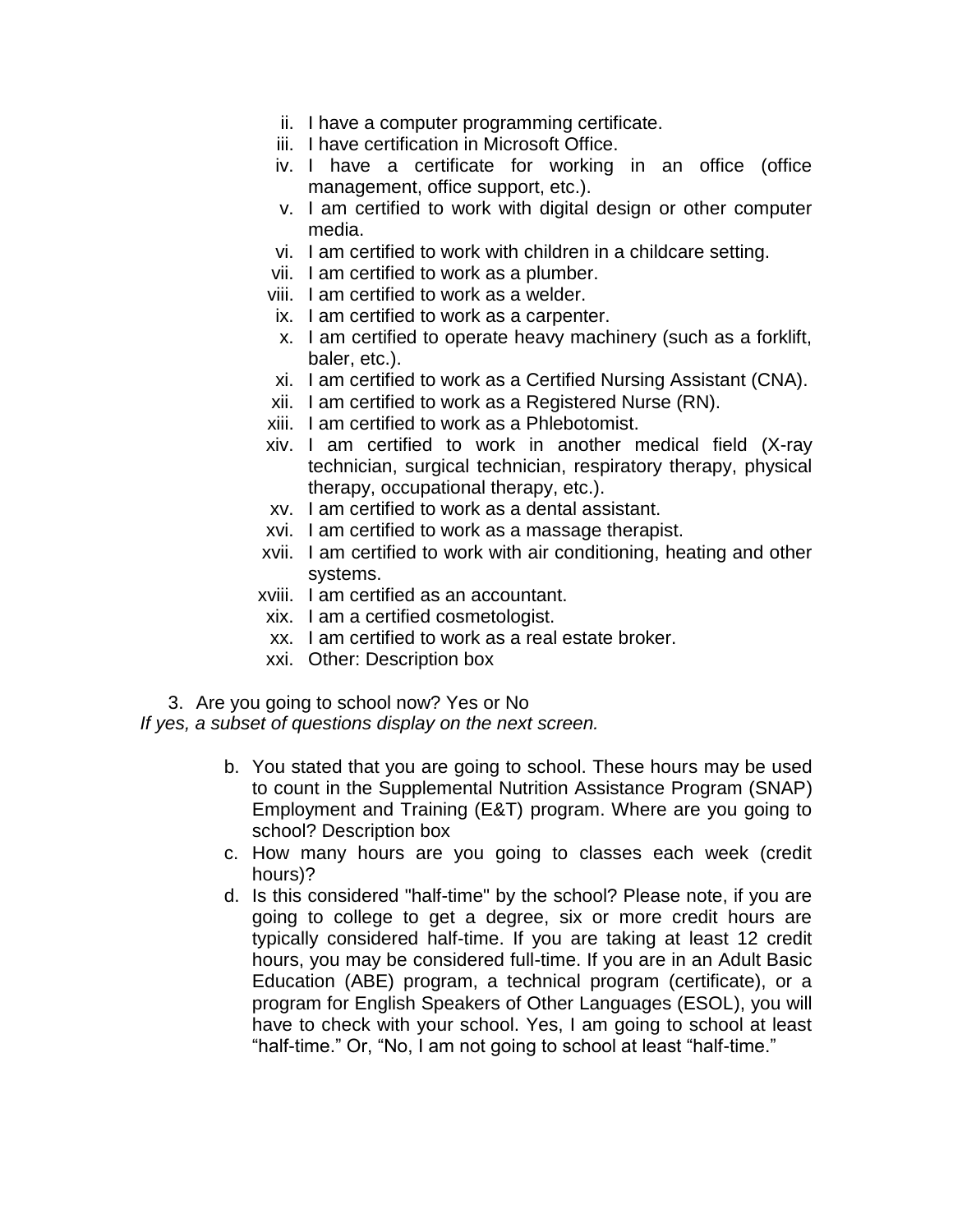*If the individual indicates that (s)he is not in school, the individual is asked the following question:*

4. You stated you are not in school right now. Are you interested in going back to school?

Category 3: Volunteer Questions

1. Are you volunteering at a for-profit or not-for-profit agency in your community? Yes or No

*If the individual answers "Yes" to the first volunteer question, a subset of questions display on the next screen.*

- a. What is the name of the agency or agencies where you are currently volunteering? Description box
- b. All together (in case you volunteer for more than one agency each week), how many hours are you volunteering each week? We recommend that you think back to the last two weeks to determine the number of hours you are volunteering each week. This can include court ordered community service hours.

Category 4: Participation Questions

- 1. Do you have a health issue that keeps you from working? Yes or No
- 2. Have you applied for disability benefits or other Social Security benefits because you are not able to work? Yes or No
- 3. Are you receiving Unemployment Compensation (UC) benefits? Yes or No
- 4. Are you caring for a child (an individual under 18) who lives in your home? Yes or No
- 5. Are you caring for a disabled person? Yes or No
- 6. Are you pregnant? Yes or No
- 7. Is there someone in your household that keeps you from going out, participating in the program or going to work? Yes or No

Participants are given information directly on the screen about services they can access if they are in a domestic violence situation. Even if the individual does not select "yes" because someone is with them or they are not comfortable doing so, they receive this basic information. The goal is that they understand they can ask for information at any time when they feel more comfortable to do so.

If you are being assaulted by someone in your household or if someone is abusing you emotionally or verbally, there is help available. Abuse includes someone making you feel threatened or scared for your safety, any assault, aggravated assault, battery, aggravated battery, sexual assault, sexual battery, stalking, aggravated stalking, kidnapping, false imprisonment, or any criminal offense that results in the physical injury or